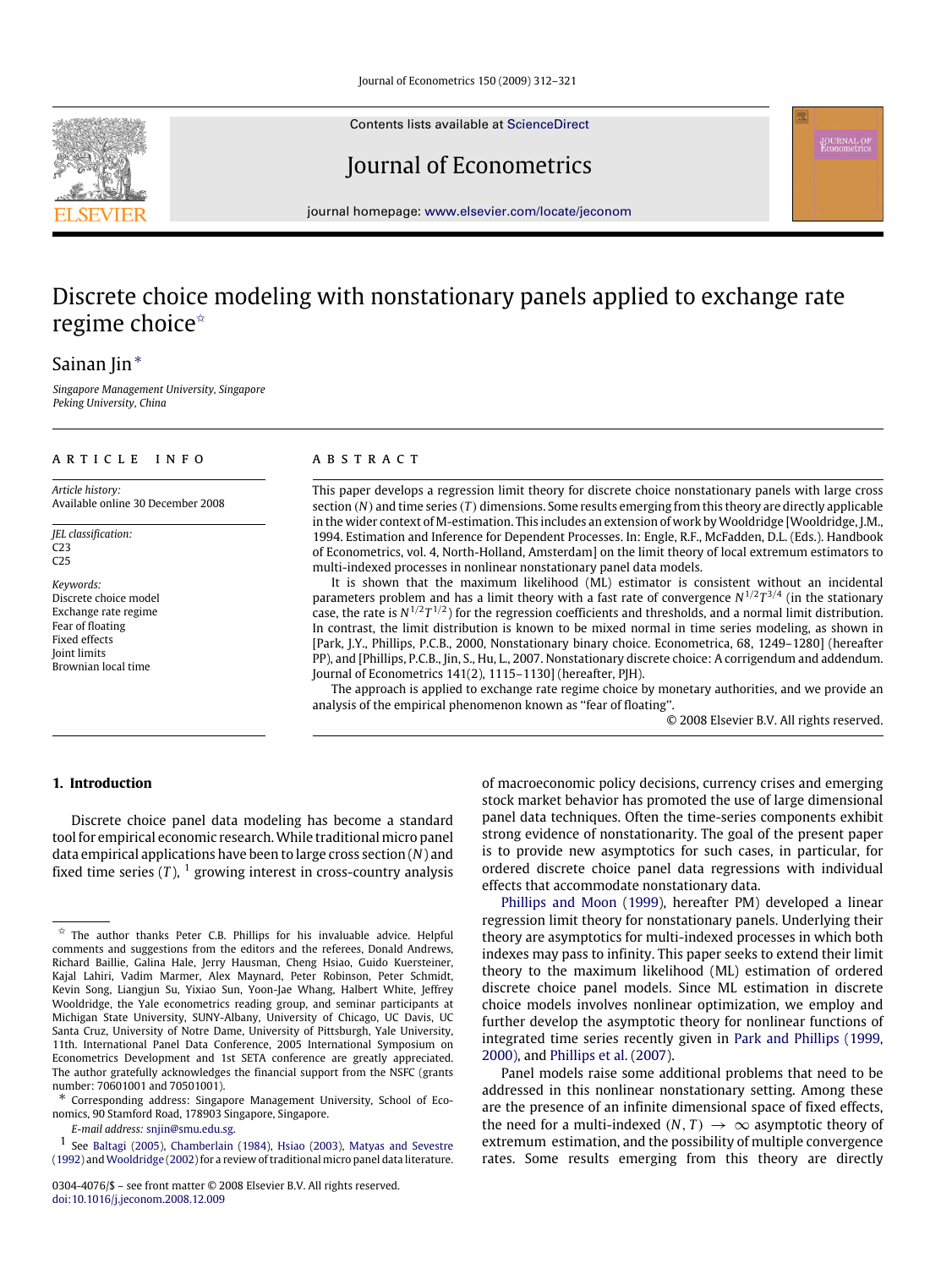| <b>Notations</b>                                     |                                                                        |
|------------------------------------------------------|------------------------------------------------------------------------|
| $\rightarrow_{a.s}$                                  | almost sure convergence                                                |
| $\rightarrow_p$                                      | convergence in probability                                             |
|                                                      | $\Rightarrow$ , $\rightarrow$ <sub>d</sub> convergence in distribution |
|                                                      | $o_p(1)$ tends to zero in probability                                  |
| $=$ <sub>d</sub>                                     | distributional equivalence                                             |
| $\sim_d$                                             | asymptotically distributed as                                          |
| $W, V_1, V_2$ standard Brownian motions              |                                                                        |
|                                                      | $L_V(t,s)$ local time of V at time t and spatial point s               |
| $MN(0, V)$ mixed normal distribution with variance V |                                                                        |
| $\ \cdot\ $                                          | Euclidean norm in $\mathbf{R}^k$                                       |
| $F_R$                                                | class of regular functions                                             |
| ${\bf F}_I$                                          | class of bounded integrable functions                                  |
| F <sub>0</sub>                                       | class of bounded functions vanishing at infinity                       |

applicable in the wider context of M-estimation. This includes an extension of work by[Wooldridge](#page--1-9) [\(1994\)](#page--1-9) on the limit theory of local extremum estimators to multi-indexed processes in nonlinear nonstationary panel data models.

In a panel discrete choice setting, we show that ML estimation provides consistent estimates of the full set of model parameters including the regression coefficients  $\beta_0$ , the thresholds  $\mu_0$  and the fixed effect  $\alpha_{i0}$ . The ML estimator of the regression coefficients and thresholds has a normal limit distribution, whereas the limit distribution is known to be mixed normal in the time series case, as shown in PP and PJH. Another finding in this nonstationary setting is that fixed effects bias is removed asymptotically when  $N/T^2 \to$ 0, while in fixed effects nonlinear stationary panel modeling with large *N* and large *T* , the fixed effects bias disappears asymptotically with the rate condition  $N/T \rightarrow 0$ , as shown in [Hahn](#page--1-10) [and](#page--1-10) [Newey](#page--1-10) [\(2004\)](#page--1-10).

The new results also stand in contrast to those of the binary choice models with zero thresholds where there are dual rates of convergence for the regression coefficients: a fast rate of convergence of  $N^{1/2}T^{3/4}$  in a direction that is orthogonal to that of the true coefficient vector  $\beta_0$ ; and a slower rate of convergence of  $N^{1/2}T^{1/4}$  in other directions. This dual-rate phenomenon was discovered by PP in the time series binary choice setting. The difference in the asymptotic behavior in the present case arises from the fact that, for the ordered discrete choice case with from the fact that, for the ordered discrete choice case with<br>nonstationary panels, we allow for scaled thresholds ( $\sqrt{\tau}\mu)$ consonant with the nonstationary nature of the data, and the signal from the regressors involves a nonlinear function of the covariates  $\overline{\phantom{C}}$  $x_{it}$  evaluated at the linear form  $x_{it}'\beta_0 - \sqrt{T}\mu_0^j$  instead of  $x_{it}'\beta_0$ . The latter (i.e.  $x'_{it} \beta_0$ ) generally attenuates the signal from  $x_{it}$  in the direction  $\beta_0$  because large deviations of  $x'_{it} \beta_0$  enter as arguments of a density function which downweights large deviations, so they contribute less, as was pointed out in PP. On the other hand, the presence of scaled thresholds helps prevent the attenuation of the signal along  $\beta_0$  because they recenter the main contribution to the signal at a spatial point away from the origin, thereby assuring the same rate of convergence in all directions. In addition, with scaled thresholds, the asymptotics involve functionals of local time at the thresholds instead of zero.

We apply our approach to model the choice of exchange rate regime by monetary authorities, and we explore the empirical phenomenon known as ''fear of floating'', which occurs when countries report a floating regime but actually intervene to smooth exchange rate fluctuations. This latter phenomenon was discussed in [Calvo](#page--1-11) [and](#page--1-11) [Reinhart](#page--1-11) [\(2002\)](#page--1-11) and has attracted much recent attention in international finance. We show that, consistent with the existing literature, fixed regimes are preferred by countries with smaller size, weaker government, more concentration in trade, and more foreign denominated liabilities. Also, countries that undergo a rapid process of financial deepening favor a more flexible exchange rate. We further show that fear of floating is positively associated with foreign denominated liabilities, and monetary shocks, among other variables.

The remainder of the paper is organized as follows. Section [2](#page-1-0) outlines the discrete choice panel model with individual effects and assumptions. Section [3](#page--1-12) gives the main results on the limit theory of the ML estimator. Section [4](#page--1-13) presents an application to exchange rate regime choice. Section [5](#page--1-14) concludes. Some useful lemmas and proofs of the main theorems are given in the Appendix of [Jin](#page--1-15) [\(2009\)](#page--1-15). Notation is given in the left column of this page.

#### <span id="page-1-0"></span>**2. Basic model, assumptions**

<span id="page-1-2"></span>We will start with

$$
y_{it}^* = \alpha_{i0} + x_{it}'\beta_0 - \varepsilon_{it},
$$
  
for  $t = 1, ..., T$ , and  $i = 1, ..., N$  (1)

where  $\alpha_{i0}$  is the unobserved individual specific effect,  $x_{it}$  is an  $m \times 1$ vector of explanatory variables and  $\varepsilon_{it}$  is an error. The dependent variable  $y_{it}^*$  is unobserved. Instead, what is observed is the indicator  $y_{it}$ , which takes the following possible  $(J + 1)$  values:

$$
y_{it} = 0 \quad \text{if } y_{it}^{*} \in (-\infty, \sqrt{T} \mu_0^1] \\
= 1 \quad \text{if } y_{it}^{*} \in (\sqrt{T} \mu_0^1, \sqrt{T} \mu_0^2] \\
\vdots \\
= J - 1 \quad \text{if } y_{it}^{*} \in (\sqrt{T} \mu_0^{J-1}, \sqrt{T} \mu_0^J] \\
= J \quad \text{if } y_{it}^{*} \in (\sqrt{T} \mu_0^J, \infty).
$$
\n(2)

<span id="page-1-1"></span>√ Following PJH, the threshold parameters in [\(2\)](#page-1-1) are scaled by  $\sqrt{T}$  so that the thresholds have the same order of magnitude as the dependent variable  $y_{it}^*$  in [\(1\)](#page-1-2) when the time series components of  $x<sub>it</sub>$  are integrated processes. This avoids trivial asymptotic results and means, in effect, that the threshold levels adjust according to the sample size of the data. This seems realistic in a model where the covariates are allowed to be recurrent time series like integrated processes. We assume  $x_{it}$  is predetermined, i.e.,  $x_{i,t+1}$ is adapted to some filtration  $(\mathcal{F}_t^i)$  with respect to which  $\varepsilon_{it}$  is measurable. In addition, following standard parametric discrete choice panel data modeling, we assume that  $\varepsilon_{it}$  is *i.i.d.* across *i* and *t* conditional on  $(\mathcal{F}_{t-1}^i)$  with marginal distribution *F*, which is assumed to be known and standardized like a standard normal or the standard logistic. The model given by [\(1\)](#page-1-2) and [\(2\)](#page-1-1) is taken as correctly specified. The parameters of interest are assembled in the vector  $\gamma$ , whose true value  $\gamma_0 = (\beta'_0, \mu'_0)$  $\sigma_{0}^{'}$ )' is an interior point of a subset of *R <sup>m</sup>*+*<sup>J</sup>* which we assume to be compact and convex.

In the ordered discrete choice panel model with error distribution *F*, the conditional probability distribution of  $y_{it}$ ,  $P(y_{it}$  =  $j|\mathcal{F}_{t-1}^i\rangle := P_j(x_{it}; \alpha_{i0}, \gamma_0)$  is given by

$$
P_0(x_{it}; \alpha_{i0}, \gamma_0) = 1 - F(\alpha_{i0} + x'_{it}\beta_0 - \sqrt{T}\mu_0^1),
$$
  
\n
$$
P_j(x_{it}; \alpha_{i0}, \gamma_0) = F(\alpha_{i0} + x'_{it}\beta_0 - \sqrt{T}\mu_0^j),
$$
  
\n
$$
P_j(x_{it}; \alpha_{i0}, \gamma_0) = F(\alpha_{i0} + x'_{it}\beta_0 - \sqrt{T}\mu_0^j) - F(\alpha_{i0} + x'_{it}\beta_0 - \sqrt{T}\mu_0^{j+1})
$$
  
\nfor  $j = 1, ..., J - 1$ .